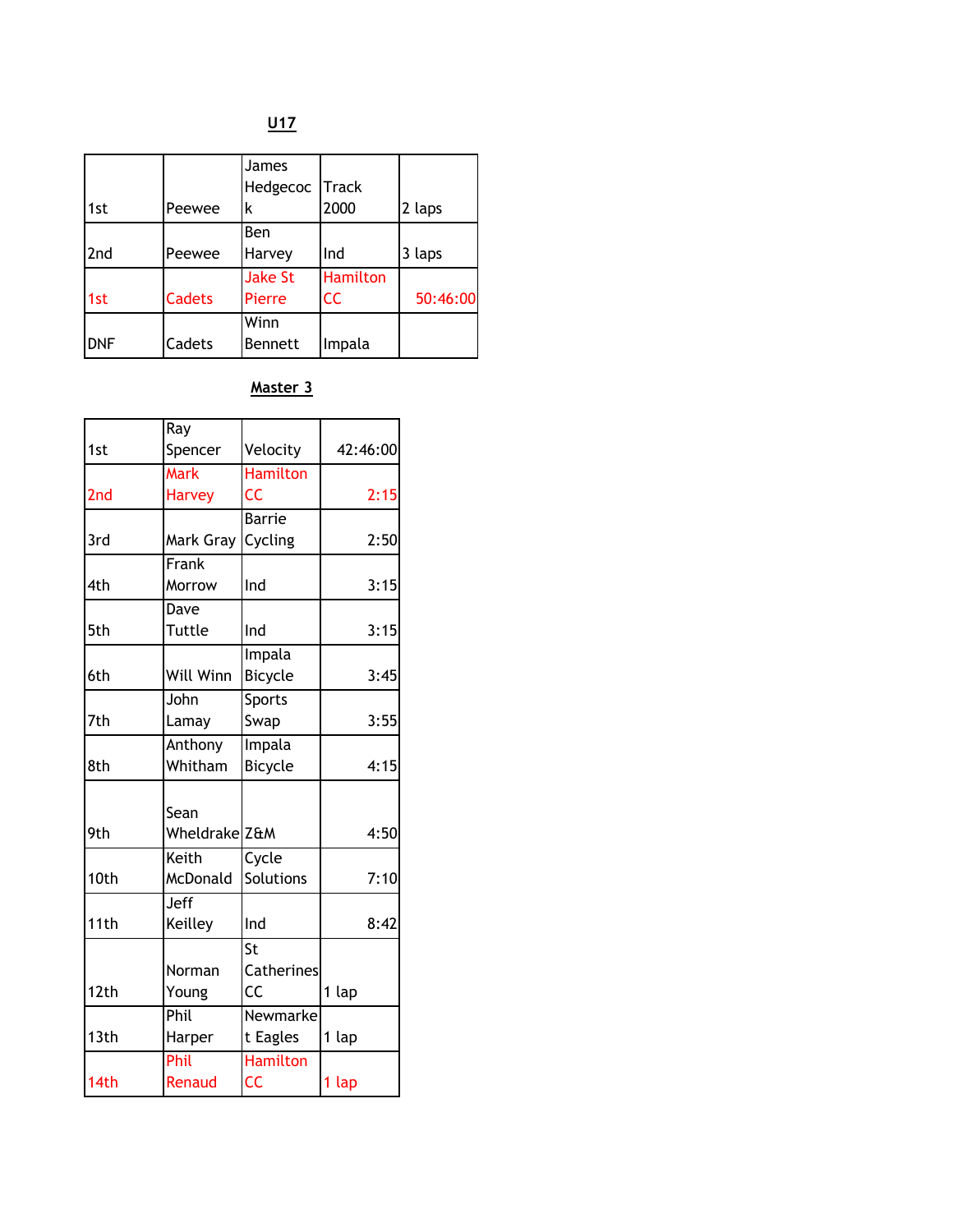|                  | Martin |               |  |
|------------------|--------|---------------|--|
| 15 <sub>th</sub> | Daun   | Midweek 1 lap |  |

Senior 3/4

|                 | Jeremy         |                      |          |
|-----------------|----------------|----------------------|----------|
| 1st             | McLennan       | Ind                  | 43:30:00 |
|                 | Mike           |                      |          |
|                 |                | McCaughe Pieriks/Eli |          |
| 2 <sub>nd</sub> |                | te Health            | 1:45     |
|                 | Tim            | Speedriver           |          |
| 3rd             | Plunkett       | .com                 | 2:00     |
|                 | <b>Tomascz</b> |                      |          |
| 4th             | Kasprzyk       | Hub Cycle            | 6:05     |
| DNF             | Mike Clark Ind |                      |          |

# Senior Women 6 laps

|                 | Michelle       |          |          |
|-----------------|----------------|----------|----------|
| 1st             | Corday         | Ind      | 47:40:00 |
|                 | <b>Holland</b> |          |          |
| 2 <sub>nd</sub> | Gadney         | Ind      | st       |
|                 | Taki           | Waterloo |          |
| 3rd             | Ferguson       | CC       | 0:55     |
|                 | <b>Briana</b>  |          |          |
|                 | Illingswort    |          |          |
| 4th             | h              | Midweek  | 4:00     |
|                 | Eva            | True     |          |
| 5th             | Grabinski      | North    | 4:15     |
|                 | Chris          |          |          |
| 6th             | Bouchard       | Ind      | 5:25     |

## Master Women 6 laps

|                 | Carolyne        | Chain    |          |
|-----------------|-----------------|----------|----------|
| 1st             | Haill           | Reaction | 47:40:00 |
|                 | Andrea          | Coach    |          |
| 2 <sub>nd</sub> | Bacik           | Chris    | 0:45     |
|                 | Leslie          | Chain    |          |
| 3rd             | Greene          | reaction | 1:50     |
|                 | Rhonda          |          |          |
|                 | Haltchurc Coach |          |          |
| 4th             | h               | Chris    | 6:55     |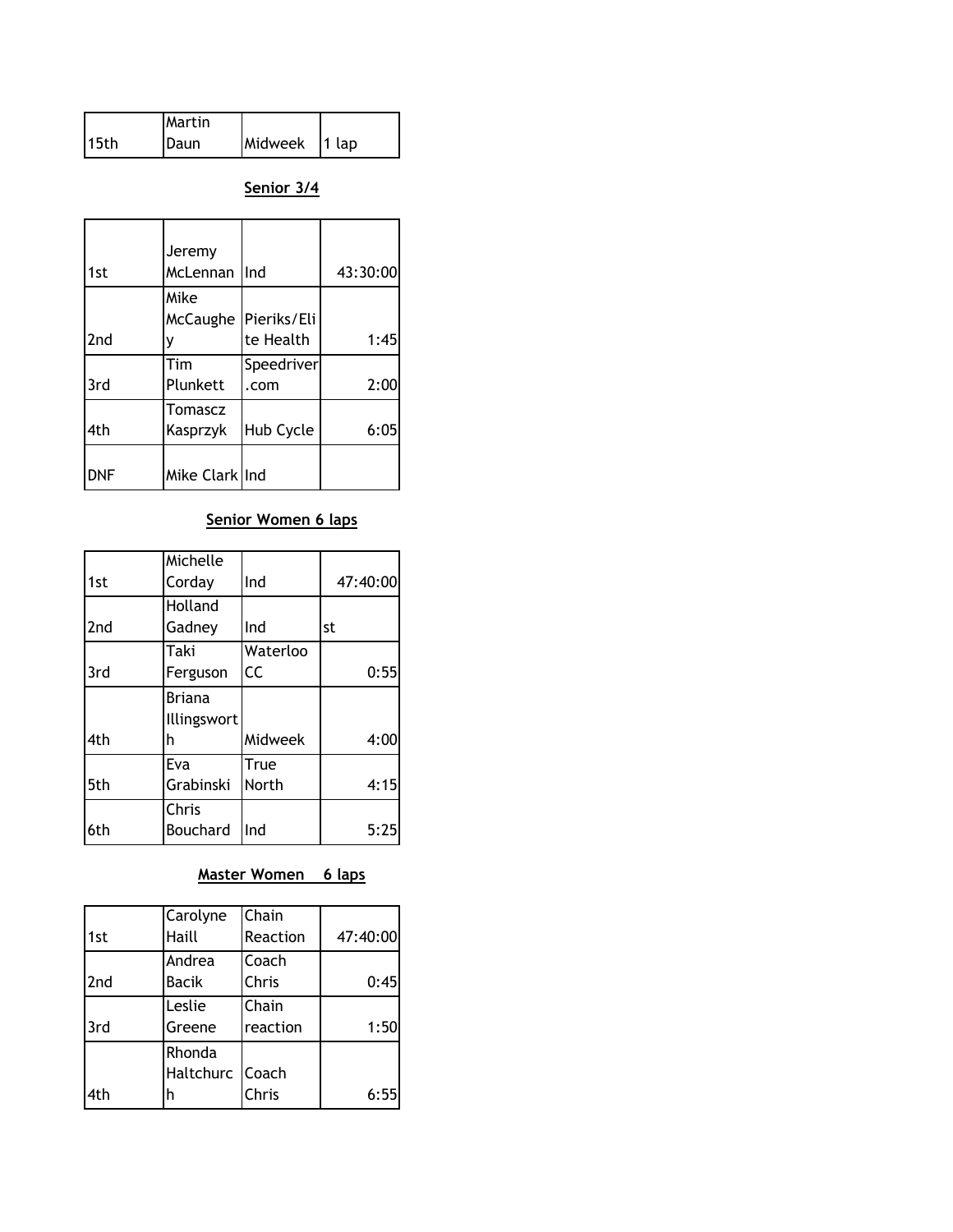|            | Colleen         |                   |        |
|------------|-----------------|-------------------|--------|
| 5th        | Golding         | <b>Fly Gurlz</b>  | 7:25   |
|            |                 | Aquila            |        |
|            | Pam Baker Racer |                   |        |
| 6th        | Sanders         | Sportif           | 2 laps |
|            | Prisca          |                   |        |
| <b>DNF</b> | Natterer        | <b>Trus North</b> |        |

### Junior Men 7 laps

| 1st        | Bennett<br>Vinn   | Impala                | 46:10:00 |
|------------|-------------------|-----------------------|----------|
|            |                   |                       |          |
| 2nd        | Jared<br>Stafford | <b>HB CC</b>          | 1:15     |
| 3rd        | Chris<br>Bradbury | Cyclissimo            | 4:00     |
| <b>DNF</b> | Zach<br>Hughes    | Hub<br><b>Bicycle</b> |          |

## Master 2 Men 7 laps

|      | Curtis           | Speed             |          |
|------|------------------|-------------------|----------|
| 1st  | Donnahee         | River             | 47:40:00 |
|      |                  |                   |          |
|      | Wes              | <b>Rapid City</b> |          |
| 2nd  | Stepheson        | Cycle             | :02      |
|      | Greg             | Coach             |          |
| 3rd  | Palmer           | Chris             | st       |
|      |                  | <b>Barrie</b>     |          |
| 4th  | Don Gain         | Cycling           | 0:10     |
|      |                  | Pieriks/El        |          |
|      | Donald           | eite              |          |
| 5th  | Smith            | HeaLth            | st       |
|      |                  | Pieriks           |          |
|      |                  | Elite             |          |
| 6th  | Doug R? Health   |                   | st       |
|      | <b>Rick</b>      |                   |          |
| 7th  | <b>Barrow</b>    | Rapid City st     |          |
|      | Mark             |                   |          |
| 8th  | Pagell           | Ind               | 0:50     |
|      |                  |                   |          |
|      | Franz            | Team              |          |
| 9th  | Wichmann R.A.C.E |                   | 1:50     |
|      | Rob              | Cyclepath         |          |
| 10th | Cheskey          | <b>Oakville</b>   | st       |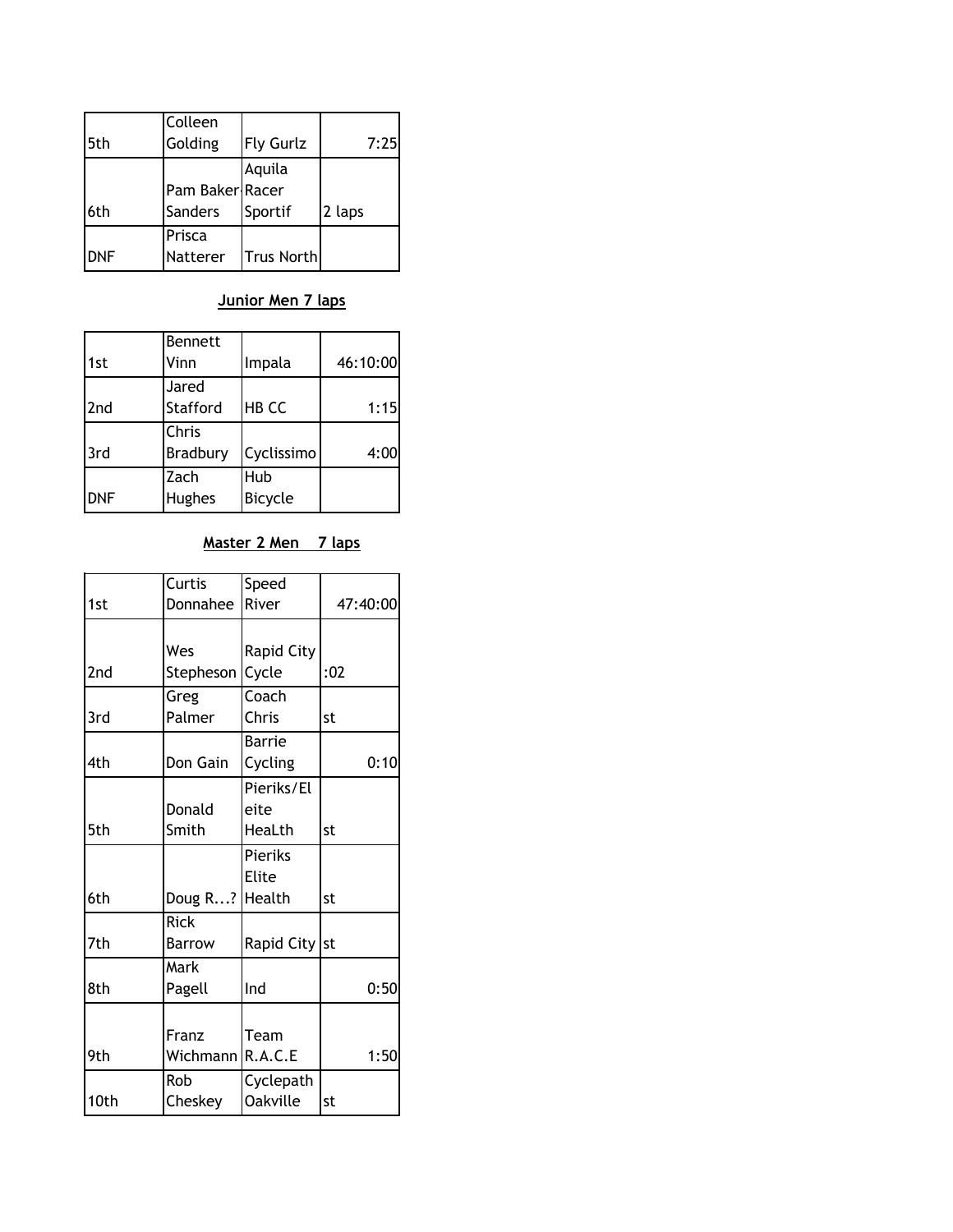| 11th | Peter                |                      | 2:00 |
|------|----------------------|----------------------|------|
|      | Hennessey Ind        |                      |      |
| 12th | Roy<br>Andrgo        | <b>H&amp;R Block</b> | 2:10 |
|      |                      |                      |      |
| 13th | Scott Doel Gears     |                      | 2:15 |
|      | Greg                 |                      |      |
| 14th | Mapshak              | Ind                  | st   |
| 15th | Hugh Hill            | <b>HBCC</b>          | st   |
|      |                      |                      |      |
| 16th | Terry Rice H&R Block |                      | 2:25 |
|      |                      | Speed                |      |
| 17th | Dave Scott River     |                      | 2:30 |
|      |                      | Pierik               |      |
|      | Rory                 | <b>Elite</b>         |      |
| 18th | McDonagh             | Health               | st   |
| 19th | <b>Joel Rose</b>     | The Hub              | st   |
|      |                      |                      |      |
|      |                      | London               |      |
| 20th | Paul Dean            | Honda etc            | 3:05 |
|      | <b>Rick</b>          | Le                   |      |
| 21st | Meloff               | <b>Biciletta</b>     | st   |
|      | Alex                 |                      |      |
| 22nd | Sanna                | The Hub              | 3:20 |
|      | Dave                 |                      |      |
| 23rd | Tompkin              | The Hub              | 3:30 |
|      |                      | Pieriks              |      |
|      | Greg                 | Elite                |      |
| 24th | Bishop               |                      |      |
|      |                      | Health               | 3:45 |
|      | Jason                |                      |      |
| 25th | Mottaz               | Ind                  | st   |
|      | Kees                 |                      |      |
| 26th | Louws                | LCW                  | 4:50 |
|      | Darko                | Open                 |      |
| 27th | Antic                | Access               | 5:35 |
|      | Phil                 | Hub                  |      |
| 28th | Robinson             | United               | st   |
| 29th | Tim Dixon            | LCW                  | 5:45 |
|      | Scott                |                      |      |